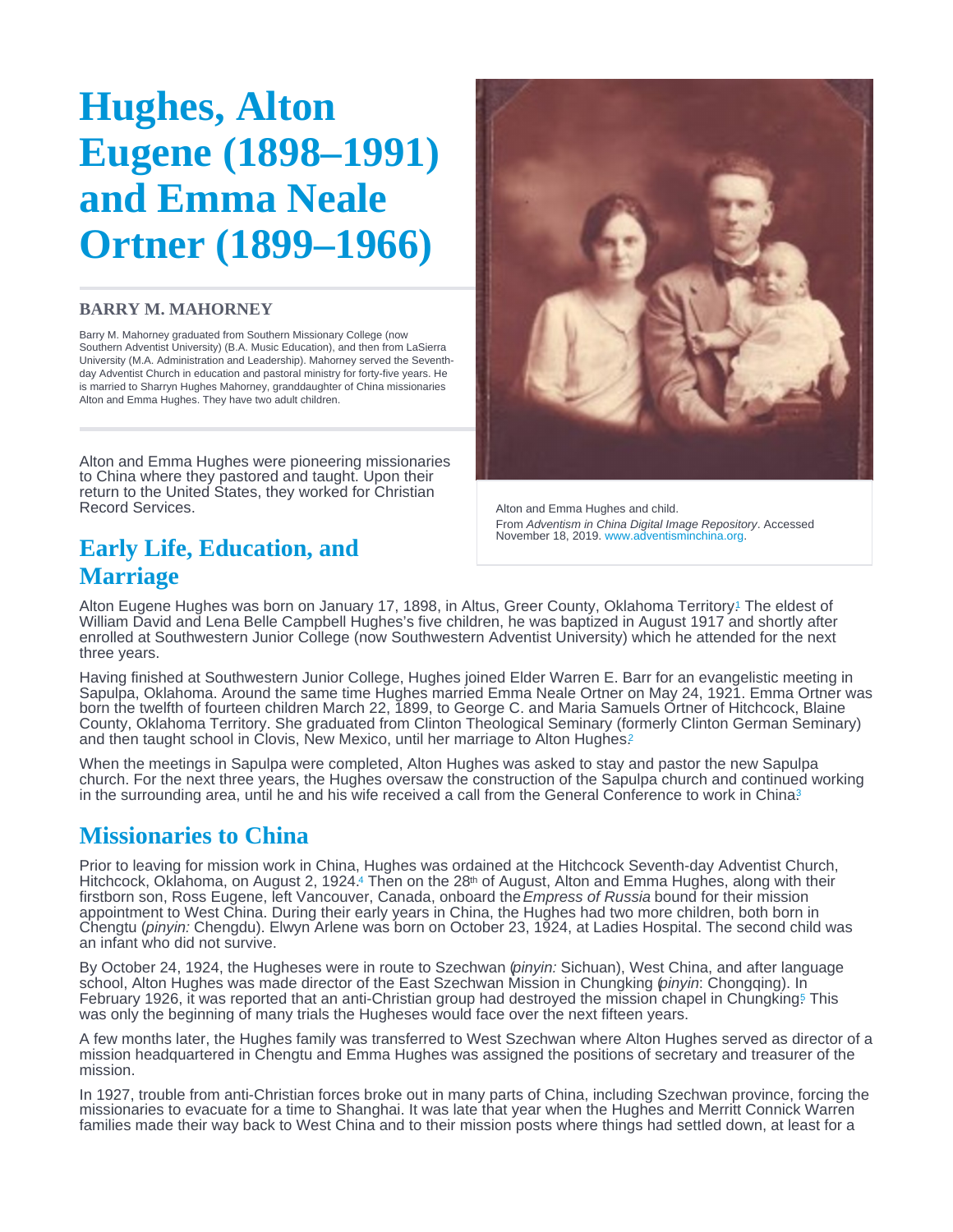<span id="page-1-0"></span>time[.](#page-2-0) $6$  It was reported two years later that Hughes had followed up with a group of thirty who had shown an interest in "present truth" and were now keeping the Sabbath. Also, at the biennial session of the West China Union, held from September 26 to October 5, 1929 in Chungking, Hughes reported, along with other items, that fourteen had been baptized so far that year and that nine others were preparing for baptism?

After seven years in China, the Hughes family took their first furlough. For twelve months they rested and visited relatives. During this furlough, Alton Hughes also attended Union College in Lincoln, Nebraska, completing a Bachelor of Arts in religion and history.

When Furlough ended, the Hugheses sailed back to China to take up new responsibilities. Alton Hughes became principal of the West China Union Bible Institute, temporarily located at Paoning, Szechwan<sup>g</sup>. This temporary location was to be used until the new school could be finished at Da Bao near Chungking. However, shortly after the school year began, anti-Christian groups forced another evacuation and the school was removed to Chungking.

Finally, in September 1933, the West China Union Bible Institute opened its doors on a hillside location in Da Boa with thirty-two students. Alton Hughes was the principal and Emma Hughes the preceptress. By the second semester, there were forty-three students enrolled. Six students were baptized that year. It was also during this time that Emma Hughes was selected to serve as a board member of the China Division Home Commission.

Two years later, Alton Hughes became the director of the Sikang (pinyin: Xinjiang) Mission near the border with Tibet, only to have plans change. After a short stay in Chengtu as interim director, he was sent to Sianfu (pinyin: Xi'an), Shensi.<sup>9</sup>At this mission, Emma Hughes became very involved in conducting a variety of classes for women.

Later, Alton Hughes was asked to be the director of the Shensi (pinyin: Shaanxi) Mission until another evacuation resulted in an assignment with Dr. Harry Miller at the Wuhan Sanitarium and Clinic in Hankow, where he served as chaplain and Emma Hughes, matron.[10](#page-2-0)

When the Hughes family left for America for their second furlough in 1940, they planned to return to China for a third term of mission service. However, because of health concerns for Emma Hughes, the doctors discouraged this plan. The Hugheses instead accepted work in the United States.

## Later Years

Two years after the General Conference authorized a permanent return for the Hughes family[,](#page-2-0)<sup>1</sup> it was voted, by the General Conference, to open a dental home for Seventh-day Adventist students attending the Atlanta Dental College in Atlanta, Georgia, with Alton and Emma Hughes in charge.<sup>12</sup> This they did for one year.

Following this assignment, Alton and Emma Hughes worked for Christian Record Service from 1944 to 1949. Thereafter, Alton Hughes worked as a colporteur for Home, Health and Education Services. From 1958 until retirement in 1964, Alton Hughes served as colporteur/pastor and, later, full-time as a pastor. It was during this time that he helped to raise up a church in Kingsport, Sullivan County, Tennessee, while Emma Hughes taught in the church schools.

Emma Hughes died on January 25, 1966, in Elijay, Georgia, and was buried in Greenlawn Cemetery in Waycross, Georgia[.](#page-2-0)<sup>13</sup> On June 11, 1969, Hughes married Dorothy Elaine Bailey. After nearly twenty-two years of marriage, Alton Hughes passed to his rest on April 18, 1991, in Asheville, North Carolina, and was buried beside Emma Hughes in Waycross, Georgia. [14](#page-2-0)

In China and at home, Alton and Emma Hughes were truly "forever missionaries."

#### **SOURCES**

Asheville, Buncombe County, North Carolina, Death Certificates, North Carolina Department of Environment, Health and Natural Resources.

Ellijay, Gilmer County, Georgia, Death Certificates, Georgia Department of Public Health.

Evans, I. H. "Conditions in China." ARH. February 23, 1928.

General Conference Committee Minutes, General Conference Archives. Accessed July 30, 2019. http://documents.adventistarchives.org/Minutes/Forms/AllItems.aspx?RootFolder=%2fMinutes%2fGCC&FolderCTID=0x012000F1

Hughes, Alton E. "West Szechwan Mission." Far Eastern Division Outlook, November 1929.

Meyers, C. K. "Our Chapel at Chungking Destroyed." ARH, March 11, 1926.

Miller, W. H. "Wuhan Sanitarium." China Division Reporter, April 1938.

News Notes, General Conference Archives. May 31, 1921. Accessed July 30, 2019. <http://documents.adventistarchives.org/Periodicals/SUR/SUR19210531-V20-21.pdf>.

North American Division Gleanings, "Southern Union." ARH, July 30, 1940.

Oklahoma, Greer County. 1910 United States Census. Digital Images. Ancestry.com. July 30, 2019, <https://www.ancestry.com>